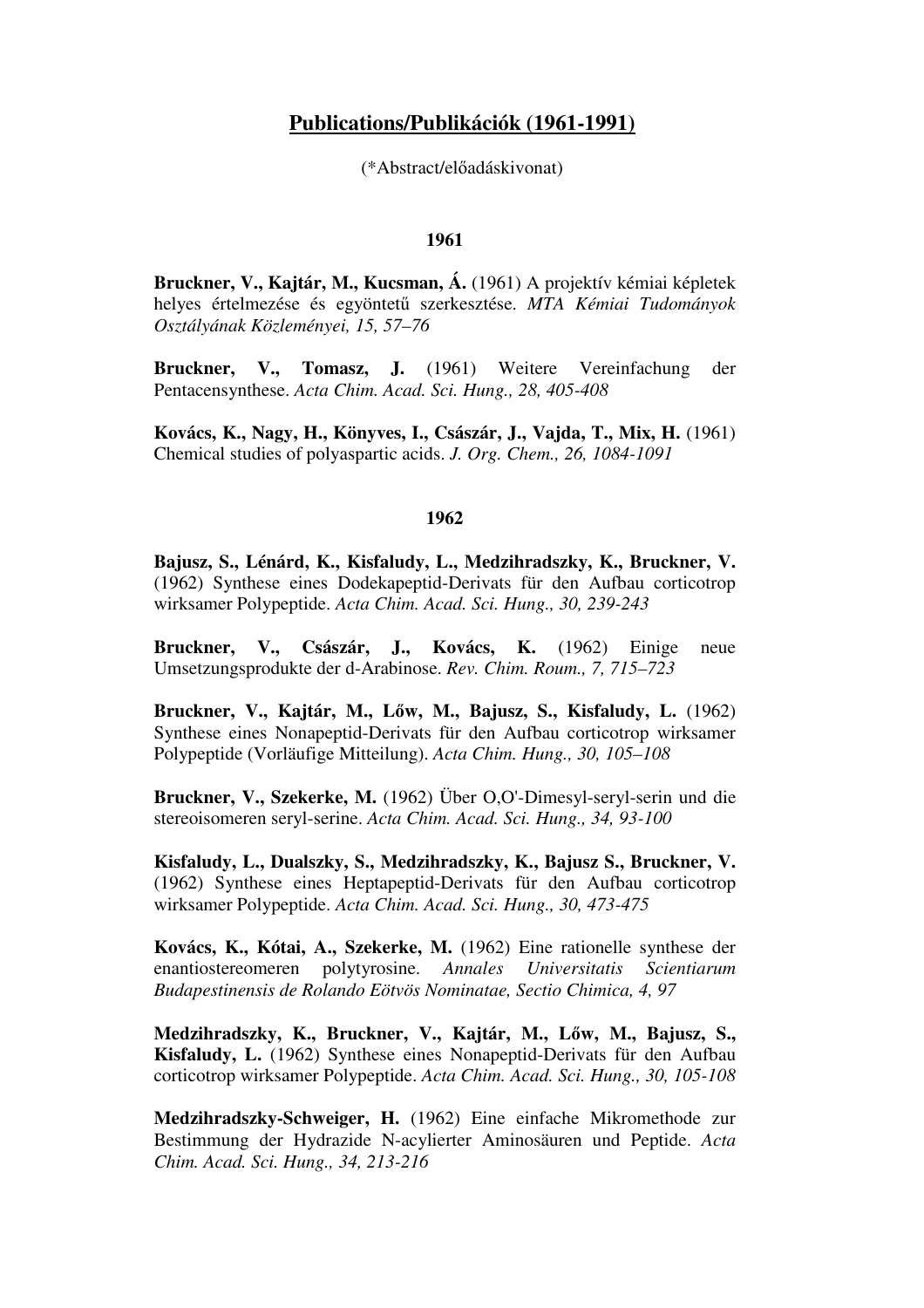# **1963**

**\*Bergel, F., Szekerke, M., Wade, R., Everett, J.L., Haddow, A., Mitchley, B.C.V., Ross, F.J.C.** (1963) Glutamyl-aspartyl- and seryl-peptides of melphalan ester. *Ann. Rep. Brit. Emp. Cancer Camp., 40, 4*

**Furka, Á.** *(1963) Beszámoló romániai tanulmányutamról. MTA Kémiai Tudományok Osztályának Közleményei, 20, 414–416*

**Medzihradszky-Schweiger, H.** (1963) Halbmikro- und Mikrobestimmung der Carbobenzyloxygruppe. *Acta Chim. Acad. Sci. Hung., 37, 239-245*

**Szekerke, M.** (1963) Syntheses of poly-DL-serine derivatives containing cytotoxic groups. *Nature, 199, 280*

# **1964**

**\*Bergel, F., Szekerke, M., Murthy, T.S., Wade, R.** (1964) Carrier principle - peptide and polyamino acid derivatives of melphalan. *Ann. Rep. Brit. Emp. Cancer Camp., 41, 69*

**Medzihradszky-Schweiger, H., Kajtár, J.** (1964) Mikrobestimmung der N-Carbobenzyloxygruppe von Aminosäurederivaten durch Hydrogenolyse. *Acta Chim. Acad. Sci. Hung., 42, 317-320*

**Medzihradszky-Schweiger, H., Kutassi, S.** (1964) Beiträge zur Mikro-Phosphorbestimmungin organischen Phosphorverbindungen (Kurze Mitteilung). *Acta Chim. Acad. Sci. Hung., 42, 265-268*

**Szekerke, M.** (1964) Synthese von Di- und Oligopeptiden aus βchloralalanin. *Acta Chim. Acad. Sci. Hung., 41, 337-340*

**Szekerke, M.** (1964) Beszámoló angliai tanulmányutamról. *MTA Kémiai Osztály Közleményei, 22, 287*

**Szekerke, M., Császár, J., Bruckner, V.** (1964) Serine peptides as carriers of cytoactive groups. *Chemistry and Industry, 1385*

#### **1965**

**Bruckner, GY. (1965)** A hazai szerves kémiai kutatás eredményei. *MTA Kémiai Tudományok Osztályának Közleményei, 24, 145–154* 

**Kajtár, M., Bruckner,V., Riemer, Zs.** (1965) Zur konstitution der subtilispolyglutaminsäure. *Acta Chim. Acad. Sci. Hung., 43, 161-164*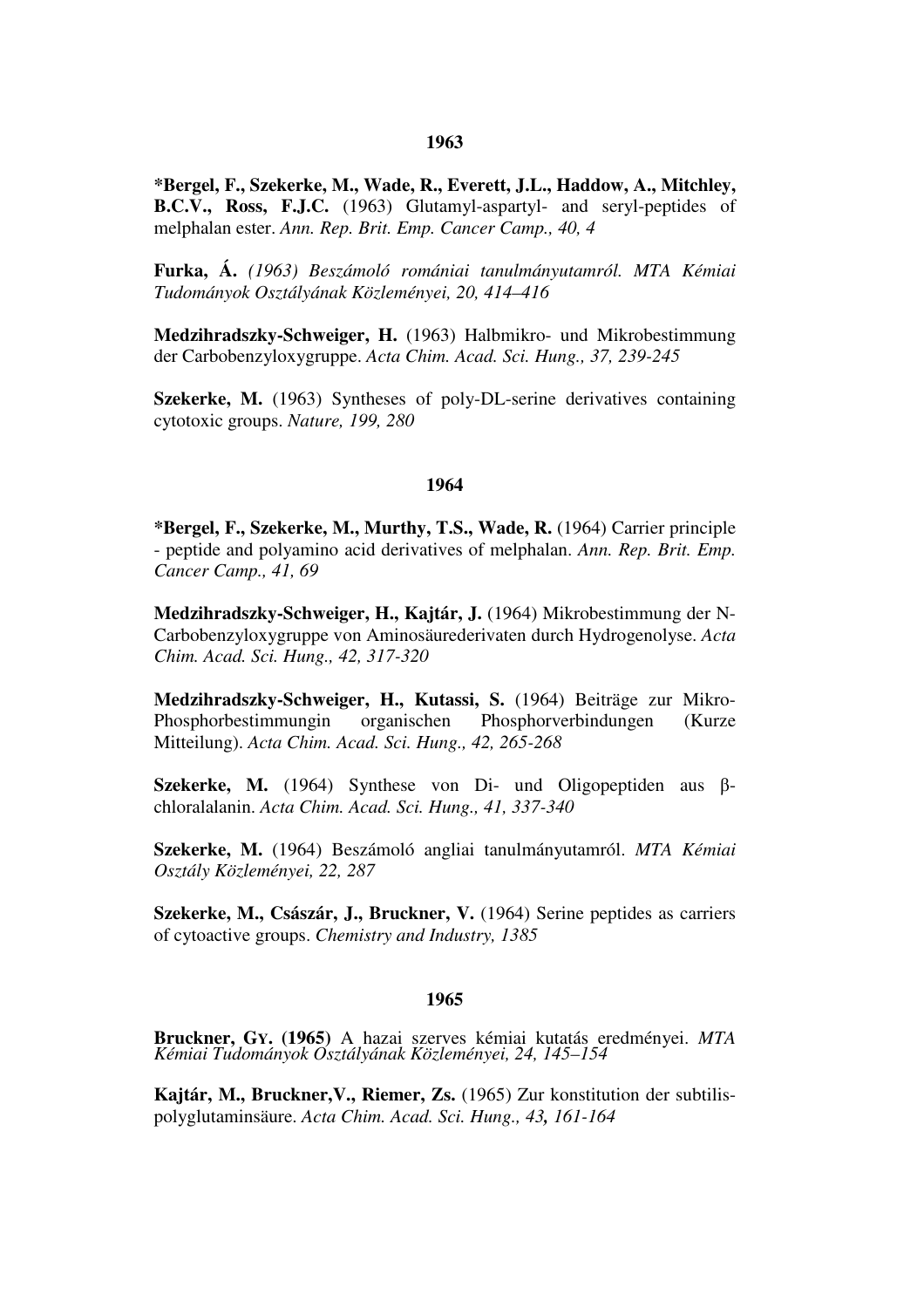**\*Medzihradszky, K., Medzihradszky-Schweiger, H.** (1965) Über die katalytische Hydrierung schwefel-haltiger Peptidderivate. *Acta Chim. Acad. Sci. Hung., 44, 15-18* 

**\*Szekerke, M., Bergel, F., Murthy, T.S., Wade, R.** (1965) Peptide and Polyamino Acid Derivatives of Melphalan. *Ann. Rep. Brit. Emp. Cancer Camp., 42, 60*

**Szekerke, M., Császár, J., Bruckner, V. (1965)** Cytotoxische gruppen enthaltende serin-, seryl-serin- und polyserin-derivate. *Acta Chim. Acad. Sci. Hung., 46, 379-390*

**Szekerke, M., Wade, R., Bergel, F.** (1965) The carrier principle in antitumour drugs: some peptides and polypeptides of melphalan. *Acta Chim. Acad. Sci. Hung., 44, 159-164*

**Szekerke, M., Wade, R., Bergel, F.** (1965) Cyto-active amino-acids and peptides. Part XI. Nitrogen mustard derivatives of glutamic acid and related compounds. *J. Chem. Soc., 347, 1907-1912*

### **1966**

**\*Bergel, F., Wade, R., Szekerke, M.** (1966) Derivatives of chlorambucil. *Ann. Rep. Brit. Emp. Cancer Camp., 43, 9*

**\*Bergel, F., Wade, R., Szekerke, M.** (1966) Modified fibrinogens. *Ann. Rep. Brit. Emp. Cancer Camp., 43, 16*

**Császár, J., Bruckner, V.** (1966) Synthese des Dimethylesters und Methylester-halbnitrils der (3R:4S:5R)-3,4,5-Trimethoxy-cyclohexan-1,1 dicarbonsäure (Vorläufige Mitteilung). *Acta Chim. Acad. Sci. Hung., 50, 405- 406*

**Kajtár, M., Bruckner, V.** (1966) The optical rotatory dispersion of α-linked oligo- and polypeptides of glutamic acid. *Tetrahedron Letters, 4813-4818*

**Medzihradszky-Schweiger, H., Medzihradszky, K.** (1966) Über die hydrogenolytische Abspaltung der Carbobenzoxy-schutzgruppe von Methioninpeptiden. *Acta Chim. Acad. Sci. Hung., 50, 339-350*

**Szekerke, M., Kajtár, M.T., Bruckner, V.** (1966) Synthese Cyclischer Nlost-derivate aus β-substituierten Serinen, Cystein und Lysin. *Acta Chim. Acad. Sci. Hung., 47, 232-238*

### **1967**

**Bruckner, Gy.** (1967) Tájékoztató a hazai peptidkémiai kutatásokról. *MTA Kémiai Közlemények, 28, 209*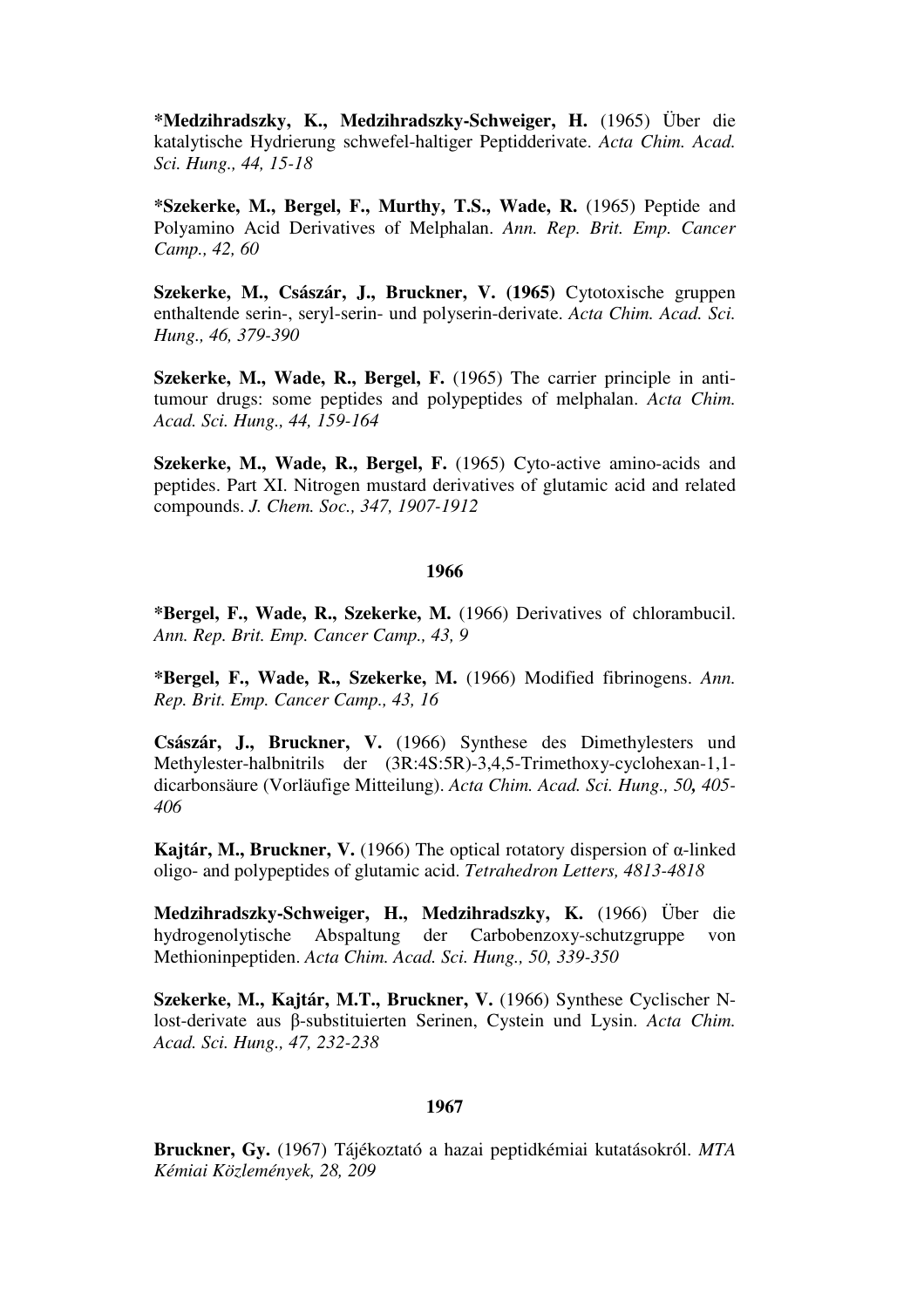**Császár, J., Bruckner, V.** (1967) Einige neue Umsetzungsprodukte der d-Arabinose, II*. Annales Universitatis Scientiarum Budapestinensis de Rolando Eötvös Nominatae, Sectio Chimica, 9, 49-64* 

**Szekerke, M.** (1967) Citoaktív csoportokat tartalmazó peptid-származékok. *MTA Kémiai Közlemények, 28, 235*

**\*Wade, R., Whisson, M. E., Szekerke, M.** (1967) Protein as carrier of cytotoxic groups. *Ann. Rep. Brit. Emp. Cancer Camp., 44, 14*

Wade, R., Whisson, M.E., Szekerke, M. (1967) Some serum protein nitrogen mustard complexes with high chemotherapeutic selectivity. *Nature, 215, 1303-1304*

### **1968**

**Bruckner, V.** (1968) Peptidchemische Arbeiten des Instituts für organische Chemie der L. Eötvös Universität. *Annales Universitatis Scientiarum Budapestinensis de Rolando Eötvös Nominatae, Sectio Chimica, 10, 9-41*

**Bruckner, V.** (1968) László Cholnoky (1899-1967) (Nekrolog). *Acta Chim. Acad. Sci. Hung., 55, 129-136*

**Kutassi, S., Kajtár, J., Medzihradszky-Schweiger, H.** (1968) Eine einfache Mikromethode zur Bestimmung der tert.-Butyloxycarbonyl-Schutzgruppe verschiedener Aminosäure und ihrer Derivate. *Acta Chim. Acad. Sci. Hung., 55, 33-38*

**Szekerke, M., Wade, R., Bergel, F.** (1968) Cyto-active amino-acids and peptides, Part XIV, poly- and copoly-(amino-acyl)-derivates of melphalan. *J. Chem. Soc., 1792-1795*

#### **1969**

**Gráf, L., Cseh, Gy., Medzihradszky-Schweiger, H.** (1969) Isolation of αlipotropin hormone from porcine pituitary glands. *Biochim. Biophys. Acta, 175, 444-448*

**Hollósi, M., Kajtár, M., Bruckner, V.** (1969) Improved syntheses of stereoisomeric poly-γ-glutamic acids, II: Syntheses via polybenzyl and polyt-butyl esters. *Acta Chim. Acad. Sci. Hung., 62, 305-309*

**Kajtár, M., Bruckner, V.** (1969) Improved syntheses of stereoisomeric poly-γ-glutamic acids, I: Synthesis via polymethyl esters. *Acta Chim. Acad. Sci. Hung., 62, 191-212*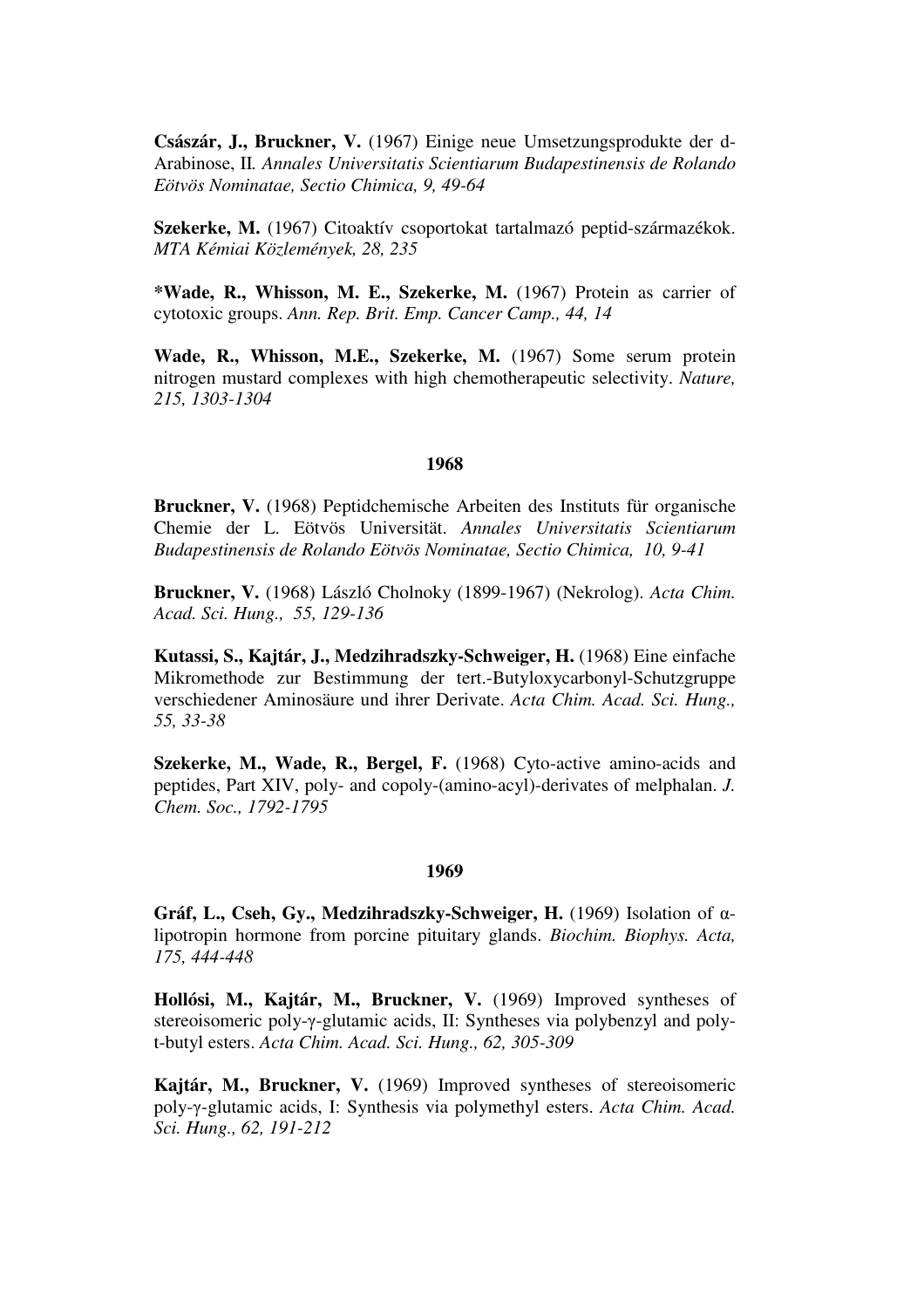**Medzihradszky K. Bajusz S., S.-Vargha, H., Láng Zs.** (1969) Synthese des biologisch aktiven Fragments des β-lipotropen Hormons. *Acta Chim. Acad. Sci. Hung., 59, 165-169*

**Szekerke, M., Wade, R.** (1969) The synthesis of N-NIP-tetra-DL-alanylpoly-L-lysine. *Acta Chim. Acad. Sci. Hung., 62, 87-93*

### **1970**

**Bruckner, V.** (1970) Untersuchungen über natürliche Polyglutaminsäuren (Zusammenfassender Bericht). *Mitt. der Deutschen Akademie der Naturforscher Leopoldina, 15, 125-141*

**Cornides, I., Medzihradszky (Schweiger), H., Bernát, I.** (1970) A new method for preparing nitrogen samples from haem for mass spectrometric isotope analysis. *Haematologia, 4, 21-26*

**Kótai, A., Szókán, Gy., Bruckner, V.** (1970) Basische Derivate von Glutamylpeptiden, I*. Acta Chim. Acad. Sci. Hung., 64, 285-299*

**Medzihradszky K., Süli-Vargha H., Fittkau S., Marquardt I.** (1970) Labelled polypeptides, I. Synthesis of the N-terminal decapeptide of ACTH labelled with 14C on the glycine residue. *Acta Chim. Acad. Sci. Hung., 65, 449-459*

**Medzihradszky, K., Voynick, I.M., Medzihradszky-Schweiger, H., Fruton, J.S.** (1970) Effect of secondary enzyme-substrate interaction on the cleavage of synthetic peptides by pepsin. *Biochemistry, 9, 1154-1162*

**Vajda, M., Ruff, F., Andriska, V., Görög, L., Bruckner, G.** (1970) Az N(3,4-diklór-fenil)N'-metoxi-N'-metil-karbamid (linuron) meghatározása infravörös spektrofotometriás módszerrel. *Nehézvegyipari Kutató Intézet Közleményei, 3, 207-212*

# **1971**

**Szekerke, M.** (1971) Rákkemoterápiás vizsgálatok a Szovjetunióban. *MTA Kémiai Közlemények, 35, 121-123*

# **1972**

**Bruckner, V.** (1972) Einige Forschungsergebnisse des Instituts für organische Chemie der L. Eötvös Universität seit 1968 (Zusammenfassender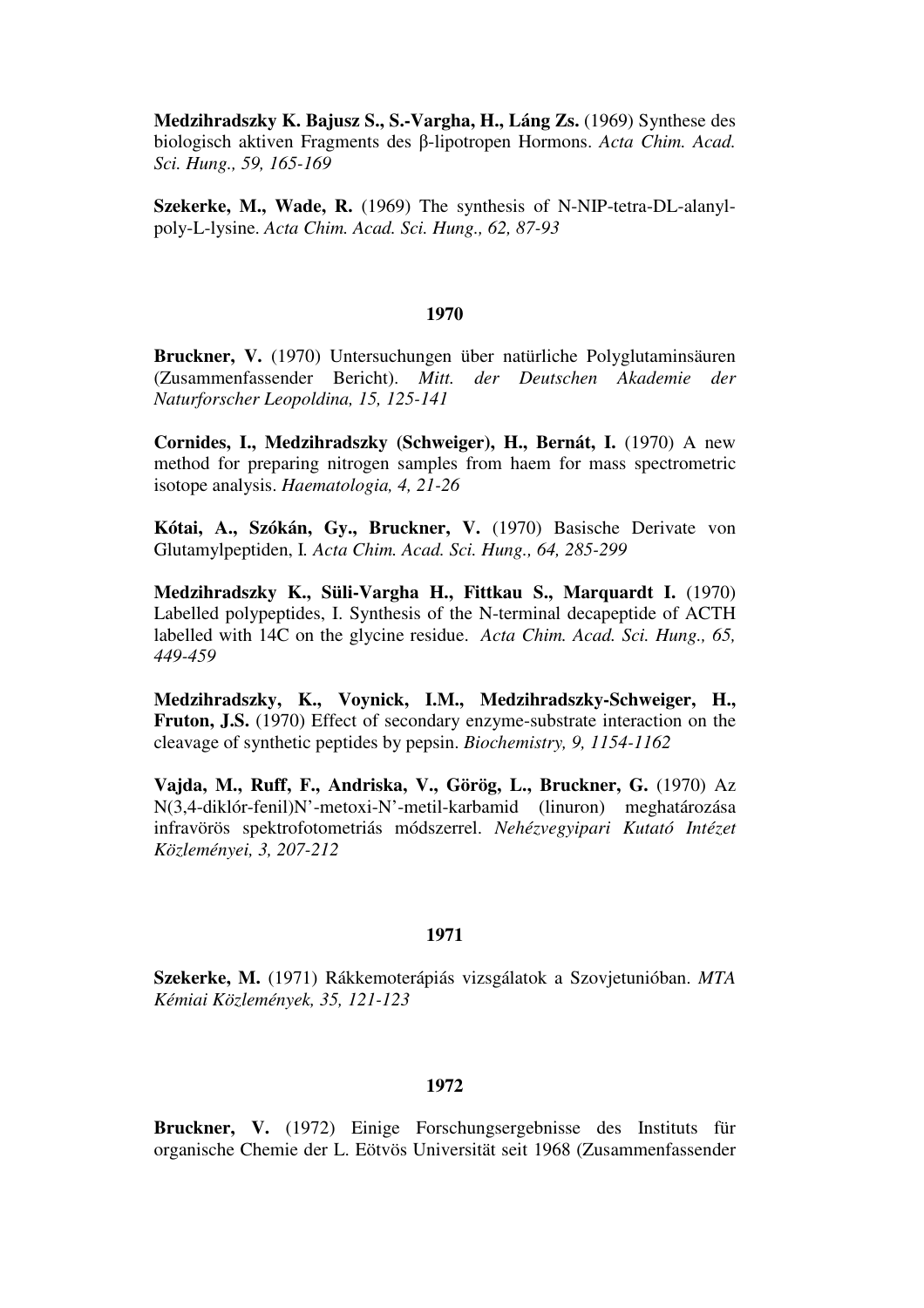Bericht). *Annales Universitatis Scientiarum Budapestinensis de Rolando Eötvös Nominatae, Sectio Chimica, 13, 3-24*

**Bruckner, V.** (1972) László (Ladislaus) Vargha, 1903-1971 (Nekrolog) *Acta Chim. Acad. Sci. Hung., 74, 53-77*

**Bruckner, Gy.** (1972) Vargha László, 1903–1971 (Nekrológ). *MTA Kémiai Közlemények, 37, 253–276*

**Bruckner, Gy.** (1972) A hazai szerves kémiai kutatás helyzete, eredményei és távlatai. *MTA Kémiai Közlemények, 38, 137–185*

**Császár, J., Bruckner, V.** (1972) Einige neue Umsetzungsprodukte der d-Arabinose, III. Derivate der aldehydo-d-Arabinose. *Annales Universitatis Scientiarum Budapestinensis de Rolando Eötvös Nominatae, Sectio Chimica, 13, 77-85*

**Császár, J., Bruckner, V.** (1972) Einige neue Umsetzungsprodukte der d-Arabinose, IV. Kettenverlängerung von aldehydo**-**d**-**Arabinose-Derivaten durch Knoevenagel-Kondensation. *Annales Universitatis Scientiarum Budapestinensis de Rolando Eötvös Nominatae, Sectio Chimica, 13, 87-96*

**Medzihradszky-Schweiger, H.** (1972) Selective hydrogenolysis of the protecting groups of carbobenzoxy-O-benzyl-serine. *Annales Universitatis Scientiarum Budapestinensis de Rolando Eötvös Nominatae, Sectio Chimica, 13, 35-37*

**Szekerke, M.** (1972) Tanulmányút Olaszországban (beszámoló). *MTA Kémiai Közlemények, 37, 491-494*

**Szekerke, M.** (1972) Attempts to use Leuchs anhydrides in aqueous medium for building up well defined sequences of amino acids on poly-L-lysine as multifunctional initiator. *Annales Universitatis Scientiarum Budapestinensis de Rolando Eötvös Nominatae, Sectio Chimica,13, 47-55*

**Szekerke, M.** (1972) New cyclophosphamide analogues derived from hydroxy-amino acids and some peptides thereof. *Annales Universitatis Scientiarum Budapestinensis de Rolando Eötvös Nominatae, Sectio Chimica,13, 57-67*

**Szekerke, M., Szende B.** (1972) The syntheses of methyl- and dimethylsubstituted amino acid hydrazides, as potential cytotoxic agents. *Acta Chim. Acad. Sci. Hung., 74, 371-381*

**Szekerke, M., Wade, R., Whisson, M.E.** (1972) The use of macromolecules as carriers of cytotoxic groups (Part I) Conjugates of nitrogen mustards with proteins, polypeptidyl proteins and polypeptides. *Neoplasma, 19, 199-209*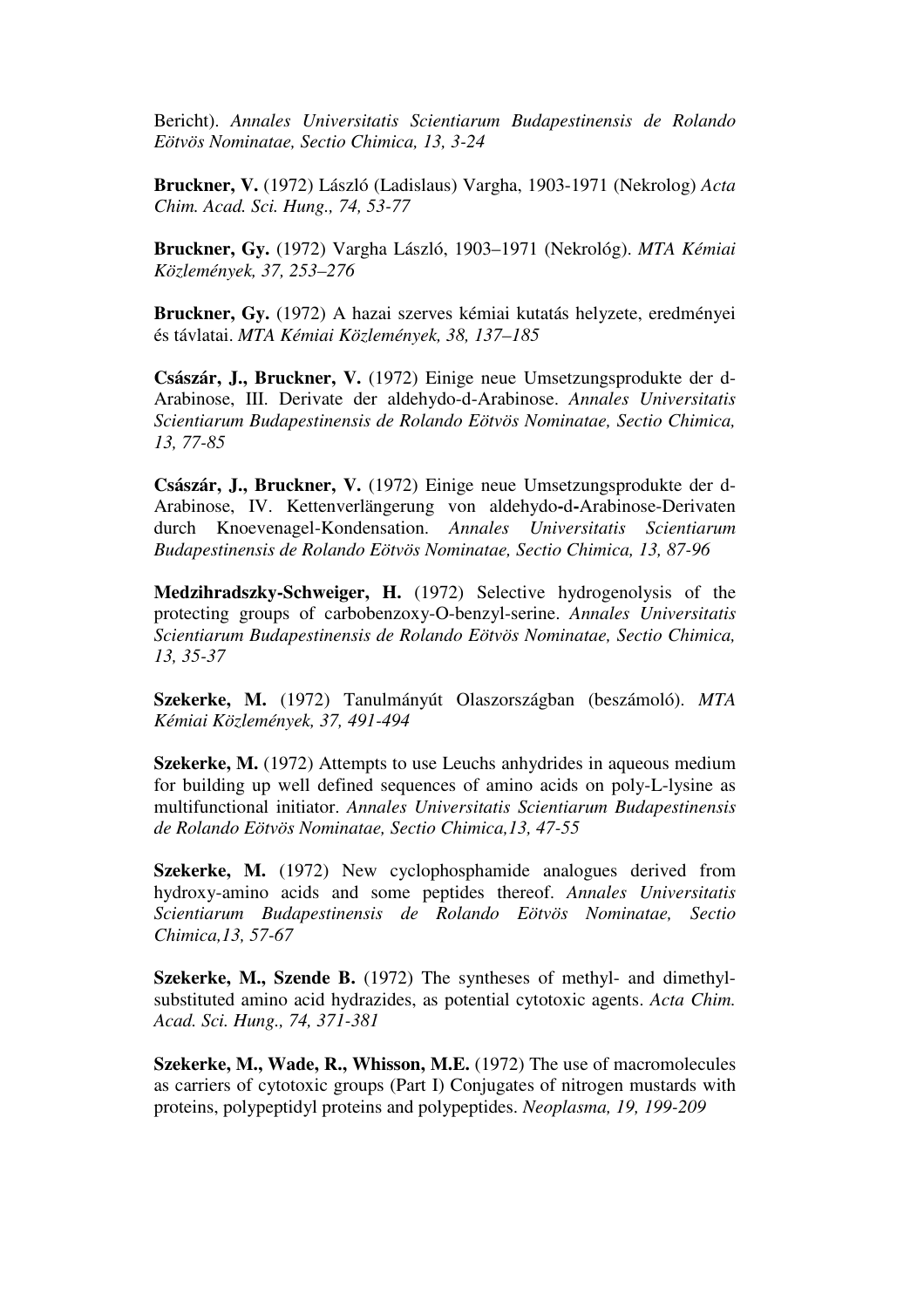**Szekerke, M., Wade, R., Whisson, M.E.** (1972) The use of macromolecules as carriers of cytotoxic groups (Part II) Nitrogen mustard - protein complexes. *Neoplasma, 19, 211-215*

**Szekerke, M., Wade, R., Bergel, F.** (1972) Cyto-active amino-acid and peptides. Part XIV. Poly- and copoly-(amino-acyl) derivatives of melphalan. *J. Chem. Soc., 1968-1971*

# **1973**

**Császár, J., Bruckner, V.** (1973) Einige neue Umsetzungsprodukte der d-Arabinose, V. Aufbau des Dehydroshikimi-säure- und des Epidehydroshikimisäure-trimethylesters aus d-Arabinose. *Acta Chim. Acad. Sci. Hung., 75, 411-417*

**Medzihradszky-Schweiger, H.** (1973) Promoted hydrogenolysis of carbobenzoxyamino acids in presence of organic basis. *Acta Chim. Acad. Sci. Hung., 76, 437-440*

**Szekerke, M.** (1973) Synthesis of amino acid and peptide thiosemicarbazides and "thiosemicarbazino-peptides". *Acta Chim. Acad. Sci. Hung., 79, 221-231*

**Szekerke, M., Wade, R., Whisson, M.E.** (1973) The use of macromolecules as carriers of cytotoxic groups (Part III) Synthesis and characterisation of polypeptidyl-fibrinogen derivatives. *Neoplasma, 20, 163-169*

### **1974**

**Szekerke, M.** (1974) Studies related to the carrier principle in the design of cytotoxic drugs. *Brit. J. Cancer, 30, 184-186*

**Szekerke, M., Érchegyi, J., Sági, J.** (1974) Peptides as carriers of cytotoxic groups: Interaction specificity of the peptide moiety with DNA. *Acta Chim. Acad. Sci. Hung., 80, 183-192*

**Szekerke, M., Horváth, M., Érchegyi, J.** (1974) A new approach to the study of the contribution of peptide carriers to antitumour activity: Binding of the peptide moiety to human serum albumin. *FEBS Letters, 44, 160-163*

### **1975**

**Szekerke, M., Érchegyi, J.** (1975) Investigation of the interaction of tryptophan-containing dipeptides with nucleic acids by fluorescence spectroscopy. *Acta Chim. Acad. Sci. Hung., 87, 293-300*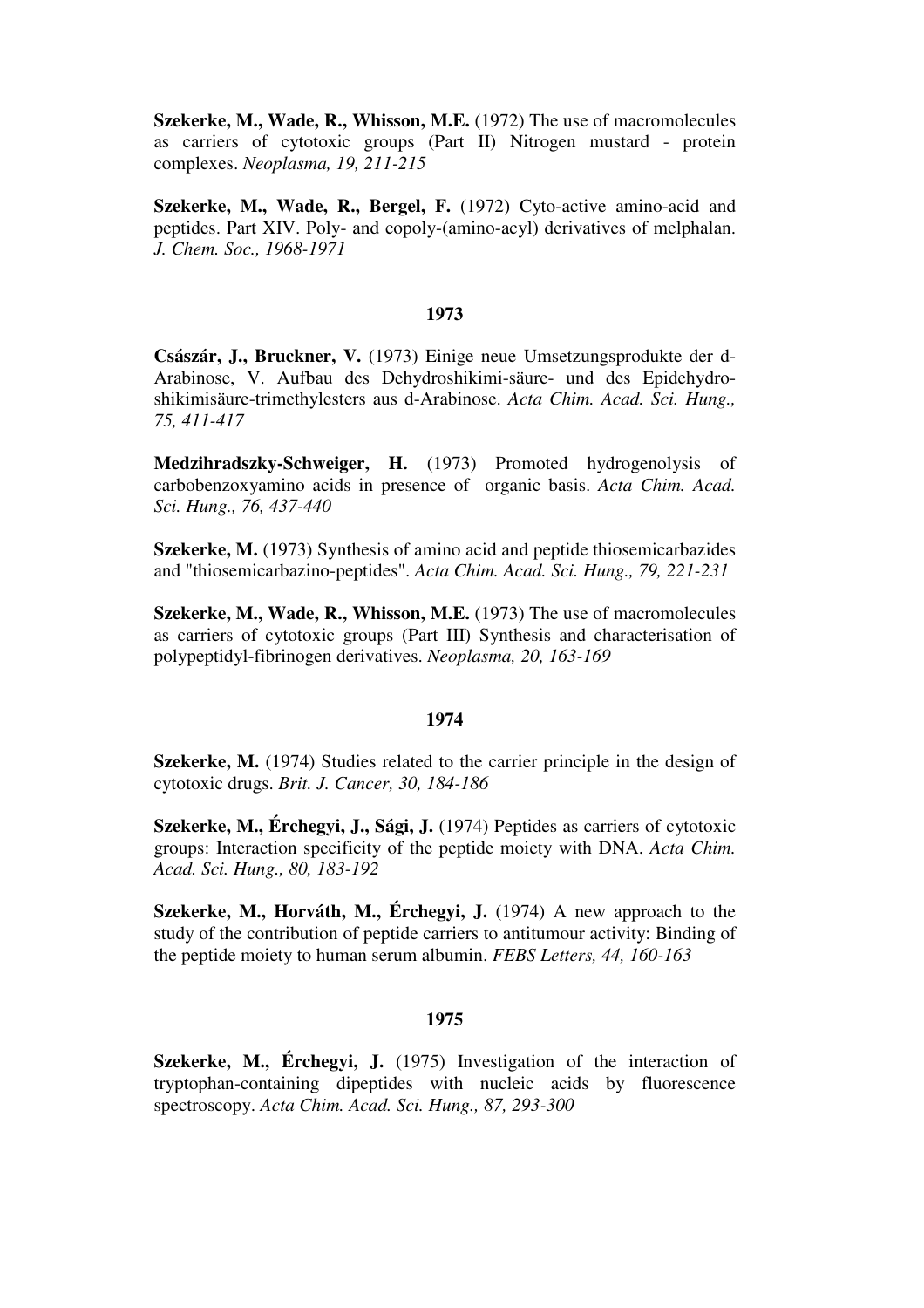**Szekerke, M., Horváth, M.** (1975) Interaction of homopyrimidazole derivatives with biopolymers. I. Binding of MZ 144, a new potent analgesic to human serum albumin. *Arzneim. Forsch. (Drug Res.), 25, 1016-1021*

# **1976**

Medzihradszky, K., Medzihradszky-Schweiger, H. (1976) Small peptides with melanocyte-stimulating activity. *FEBS Letters, 67, 45-47*

**Szekerke, M.** (1976) Cyclic phosphoramide mustard (NSC-69945) derivatives of amino acids and peptides. *Cancer Treat. Rep., 60, 347-354*

**Szekerke, M., Horváth, M.** (1976) Interaction of homopyrimidazole derivatives with biopolymers II. Binding to chemically modified albumins. *Arzneim. Forsch. (Drug Res.), 26, 478-482*

#### **1977**

**Szekerke, M., Driscoll, J.S.** (1977) The use of macromolecules as carriers of antitumor drugs. *Eur. J. Cancer, 13, 529-537*

# **1978**

**Börzsönyi, M., Pintér, A., Török, G., Surján, A., Nádasdi, L.** (1978) Formation and biological effect of N-nitroso compound from piperazine pesticide triforine. Enviromental aspects of N-nitroso compounds. *IARC Scientific Publications, 19, 477-484*

**Süli-Vargha, H., Medzihradszky, K.** (1978) Synthesis of the protected Nterminal heptapeptide of bovine parathyroid hormone. *Acta Chim. Acad. Sci. Hung., 96, 267-273*

# **1979**

**Börzsönyi, M., Ferencz, A., Surján, A., Pintér, L., Nádasdi, L., Roller, P.P., Török, G., Kiss, K.** (1979) Mutagenetcity of N-nitroso pyridinol carbamate with the salmonella (mammalian microsome test). *Cancer Letters, 7, 135-139*

**\*Bruckner, Gy.** (1979) Megemlékezés Széki Tibor és Mauthner Nándor akadémikusokról születésük 100. évfordulója alkalmából. *MTA Kémiai Közlemények, 52, 273–279*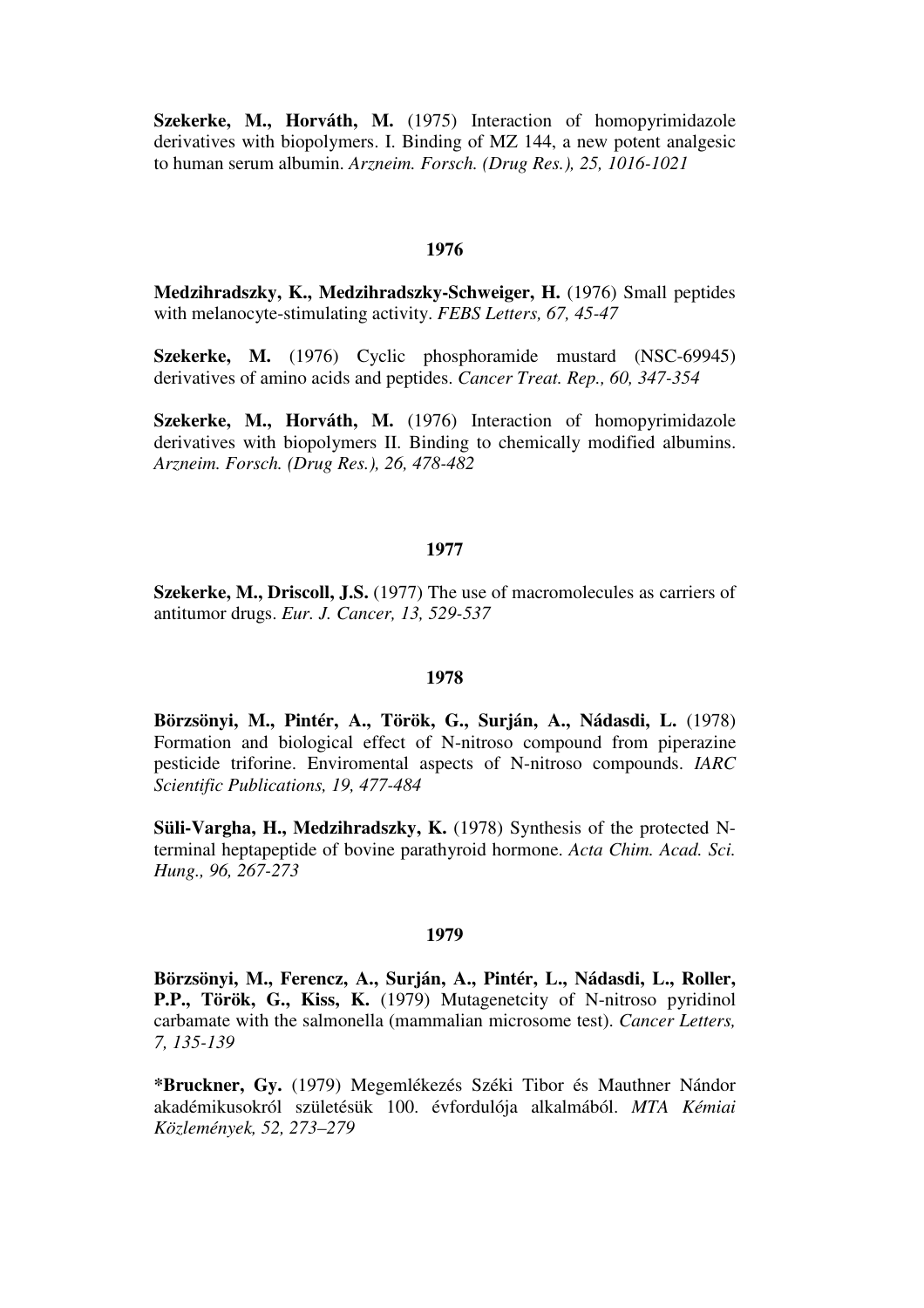**Kutas, V., Mohari, K., Szekerke, M., Hudecz, F.** (1979) Organ-distribution of polypeptides: searching for an ideal agent for renal scintigraphy. *Eur. J. Nucl. Med., 4, 2*

**Szekerke, M., Horváth, M., Hudecz, F.** (1979) Antitumor drug-protein interactions. *Arzneimittel-Forschung Drug Research, 29, 19-21*

# **1980**

**Börzsönyi, M., Török, G., Pintér, A., Surján, A., Nádasdi, L., Roller, P.**  (1980) Carcinogen effect of dinitrosopiperazine in adult swiss mice and after transplacental or translactational exposure. *Cancer Research, 40, 2925-2927*

**Hudecz, F., Szekerke, M.** (1980) Investigation of drug-protein interactions and the drug-carrier concept by the use of branched polypeptides as model systems. Synthesis and characterization of the model peptides. *Coll. Czech. Chem. Commun., 45, 933-940*

**Kutas, V., Mohari, K., Hudecz, F., Szekerke, M., Dabasi, G., Hernády, T., Kocsár, L.** (1980) Radioaktív izotópokkal jelzett polipeptidek biológiai vizsgálata. *Izotóptechnika, 23, 63-76*

**Páldi-Haris, P., Medzihradszky-Schweiger, H., H. Szécsi, J., Medzihradszky, K.** (1980) Az α-melanotropin 4. helyzetben metionin-Soxidot tartalmazó analógjának szintézise és biológiai hatása. *Magyar Kémiai Folyóirat, 86, 514-518*

**Szekerke, M., Érchegyi, J.** (1980) Investigation of the interaction of dipeptides with nucleic acids. III. Comparison of melting temperature, equilibrium dialysis and spectrofluorimetric studies. *Acta Chim. Acad. Sci. Hung., 105, 269-281*

**Votavova, H., Hudecz, F., Kajtár, J., Szekerke, M., Sponar, J., Blaha, K.**  (1980) Conformation of branched polypeptides based on poly(L-lysine): circular dichroism study. *Coll. Czech. Chem. Commun., 45, 941-949*

# **1981**

**Gács, J., Hudecz, F.** (1981) A szagok szimfóniája, *Delta, 4, 27-29*

**Hudecz, F., Kajtár, J., Szekerke, M.** (1981) Interaction of the antitumour drug 4'-(9-acridinylamino)-N-methane-sulfon-m-anisidine HCl (mAMSA) with nucleic acids. *Nucleic Acid Research, 9, 6959-6973*

**Kávai, M, Lukács, L., Szegedi, Gy., Szekerke, M., Érchegyi, J. V** Chemotectic and stimulating effect of tuftsin and its analogues on human monocytes. *Immunology Letters, 2, 219-224*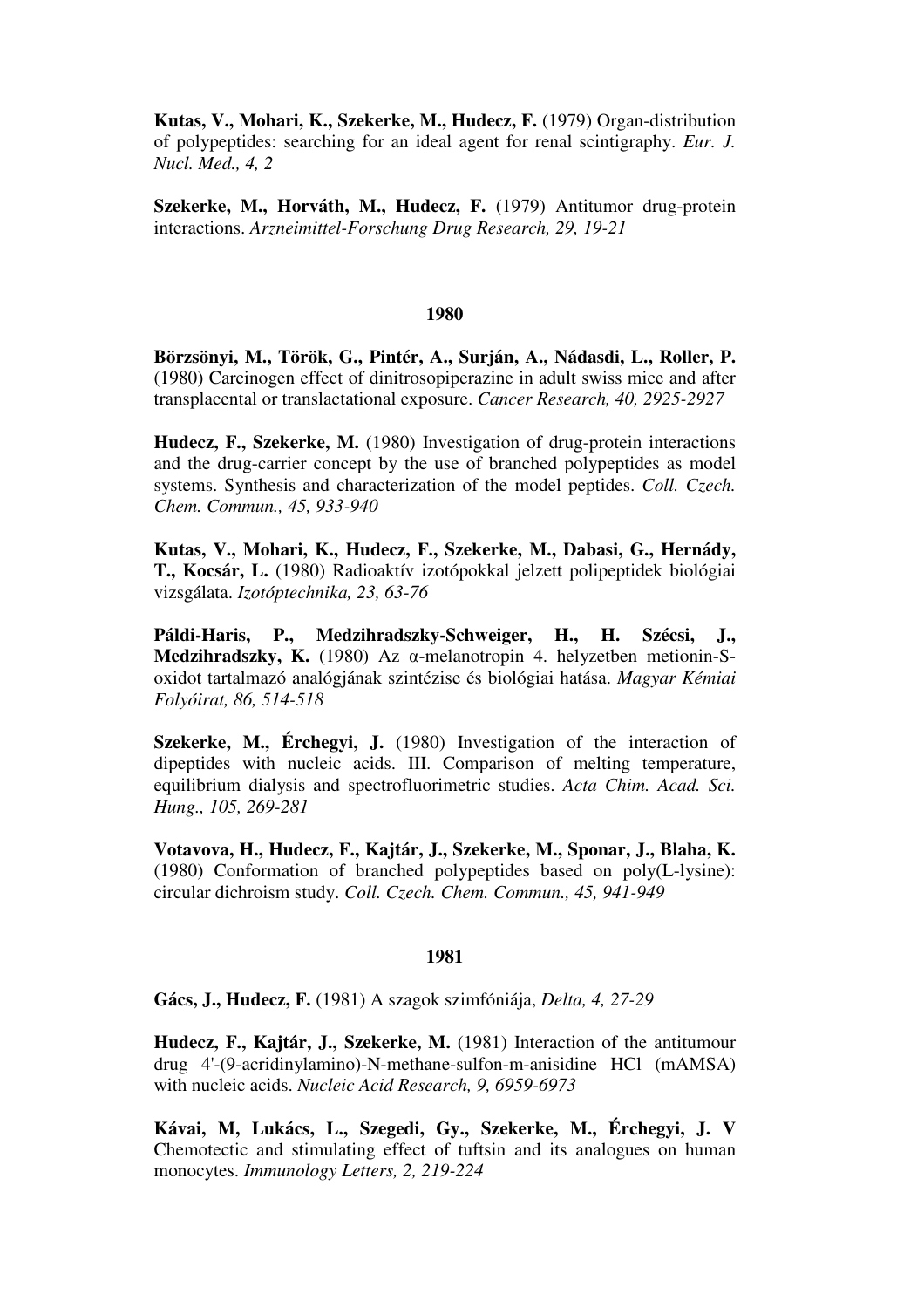**Nádasdi, L., Medzihradszky, K.** (1981) A study of the applicability of QSAR calculation for peptide hormones. *Biochem. Biophys. Res. Comm., 99, 451-457*

# **1982**

**Gács, J., Hudecz, F.** (1982) Immuntoxinok, antitesthez kapcsolt mérgek. *Delta, 16, 32-33*

**Hudecz, F.** (1982) Egy tanulságos tanfolyam. *Magyar Tudomány, 27, 383- 384*

**Hudecz, F., Gács, J.** (1982) "Célbalövés" - gyógyszerekkel. *Delta, 16, 38-39*

**Nádasdi, L., Medzihradszky, K.** (1982) QSAR számítások alkalmazhatósága peptid hormonokra. *MTA Kémiai Közlemények, 58, 410- 431*

**Süli-Vargha, H., Di Gleria, K., Medzihradszky-Schweiger, H., Medzihradszky, K.** (1982) Neuropeptidek β-klór-etil-karbamoilszármazékai. Szintézis és reakcióképesség. *MTA Kémiai Közlemények, 58, 426-431*

**Szekerke, M.** (1982) Peptid jellegű hordozók alkalmazása a rákkutatásban. *MTA Kémiai Közlemények, 58, 361-407*

**Votavova, H., Hudecz, F., Sponar, J., Szekerke, M., Blaha, K.** (1982) Conformation of branched polypeptides based on poly(L-lysine). Effect of the ionic strength and of the presence of alcohols. *Coll. Czech. Chem. Commun., 47, 3437-3446*

#### **1983**

**Furka, Á., Dibó, G., Kovács, J., Sebestyén, F.** (1983) An improved method for isolation of the C-terminal fragment of proteins. *Anal. Biochem., 129, 14– 21*

**Gács, J., Hudecz, F.** (1983) Ezerarcú nitroxidok. *Delta, 17, 30-31*

**Hudecz, F., Gács, J.** (1983) Gyógyszerek hordozói. *Természet világa, 11, 295-298*

**Lukács, L., Berényi, E., Kávai, M., Szegedi, Gy., Szekerke, M.** (1983) Potentiation of the defective monocyte chemotaxis in Hodgkin's disease by in vitro tuftsin treatment. *Cancer Immunol. Immunotherapy, 15, 162-163*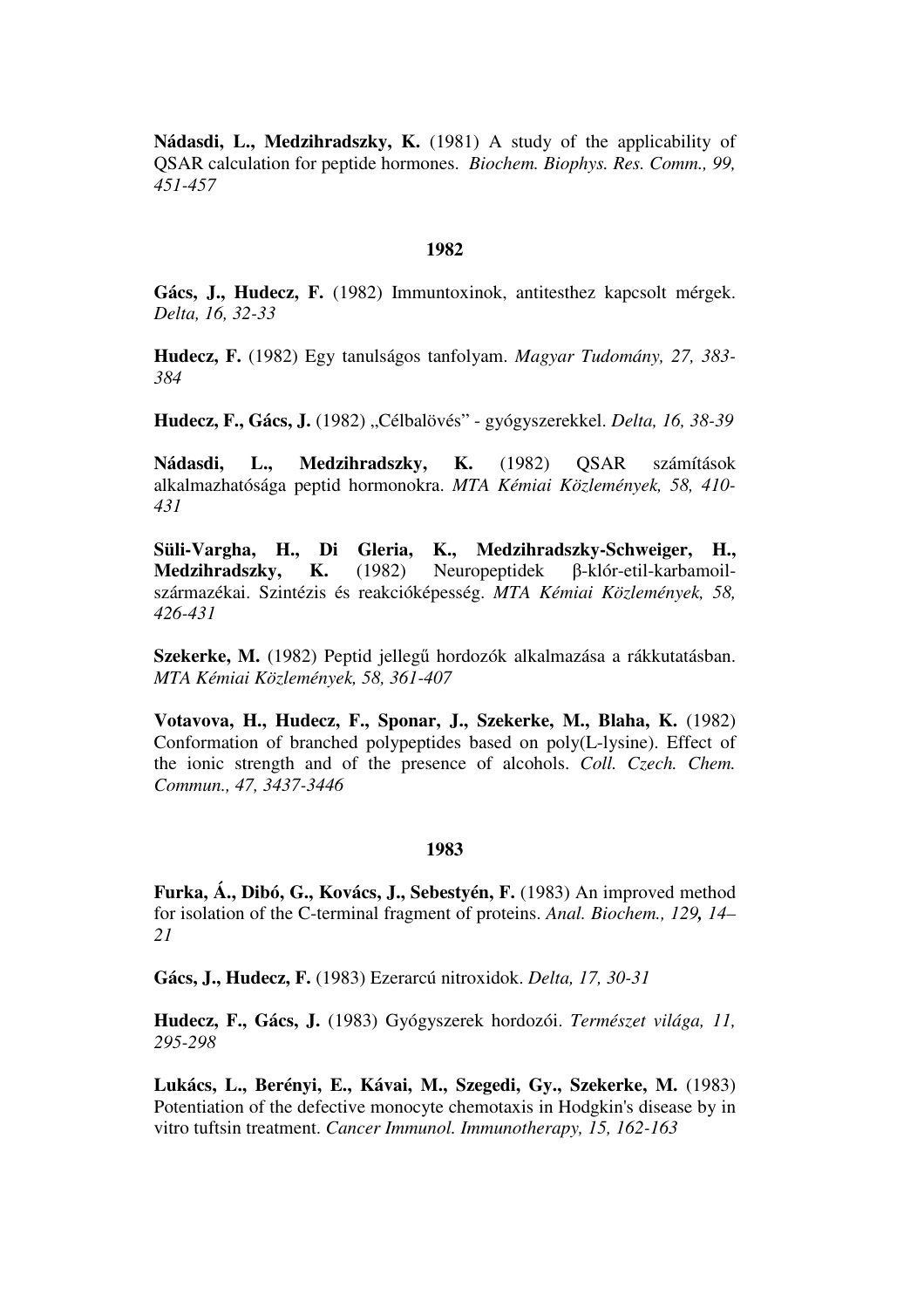**Nádasdi, L., Medzihradszky, K.** (1983) The use of a steric parameter  $(Y_{\gamma})$ in QSAR calculations for peptide hormones. *Peptides, 4, 137-144*

Nádasdi, L., Yamashiro, D., Li, C.H., Izdebski, J. (1983) Synthesis and properties of equine  $\alpha$ -melanotropin analogs with substitution in residue position. *Int. J. Peptide Protein Res., 21, 364-368*

**Süli-Vargha, H., Medzihradszky-Schweiger, H., Ruff, F., Medzihradszky, K.** (1983) Cyclization reactions of N-(2 chloroethylcarbamoyl) amino acids. *Tetrahedron, 39, 2777–2784*

# **1984**

**Dietzschold, B., Eisenberg, R.J., Ponce de Leon, M., Golub, E., Hudecz, F., Varrichio, A., Cohen, G.H.** (1984) Fine structure analysis of typespecific and type-common antigenic sites of Herpes simplex virus glycoprotein D. *J. Virology, 52, 431-435*

**Fazekas, I., Medzihradszky-Schweiger, H., Rappay, Gy., Ács, Zs.,**  Fekete, M., Gyévai, A. (1984) Responsiveness of intermediate lobe cells to neutral mediators in culture. *Exp. Clin. Endocrinology, 84, 338-345*

**Gaál, D., Hudecz, F., Szekerke, M.** (1984) Immunomodulatory effect of synthetic branched polypeptides. *Int. J. Biol. Resp. Modifiers, 3, 174-184*

**Heber-Katz, E., Hollósi, M., Hudecz, F., Fasman, G.D., Dietzschold, B.**  (1984) Considerations in the design of a peptide antigen specific for T cells. *Ann. Sclavo, 1, 119-128*

**\*Hollósi, M., Dietzschold, B., Heber-Katz, E., Hudecz, F., Varrichio, A., Fasman, G.D.** (1984) Conformation of synthetic peptides of herpes simplex virus glycoprotein D (gD). *Abstr. Pap. Am.Chem. Soc., 188, 59*

**Hudecz, F.** (1984) Szintetikus vakcinák. *Természet világa, 302-304*

**Hudecz, F., Kovács, P., Kutassi-Kovács, S., Kajtár, J.** (1984) GPC, CD and sedimentation analysis of poly-Lys and branched chain poly-Lys-poly-DL-Ala polypeptides. *Colloid and Polymer Sci., 262, 208-212*

**\*Hudecz, F., Votavova, H., Kajtár, J., Szekerke, M., Sponar, J., Blaha, K.** (1984) Synthesis and characterization of branched polypeptides. *Abstr. Pap. Am. Chem. Soc. 188, 60*

**Lukács, K., Szabó, Gy., Sonkoly, I., Végh, É., Gács, J., Szekerke, M., Szegedi, Gy.** (1984) Stimulating effect of tuftsin and its analogues on the defective monocyte chemotaxis in systemic lupus erythematosus. *Immunopharmacol., 7, 171-178*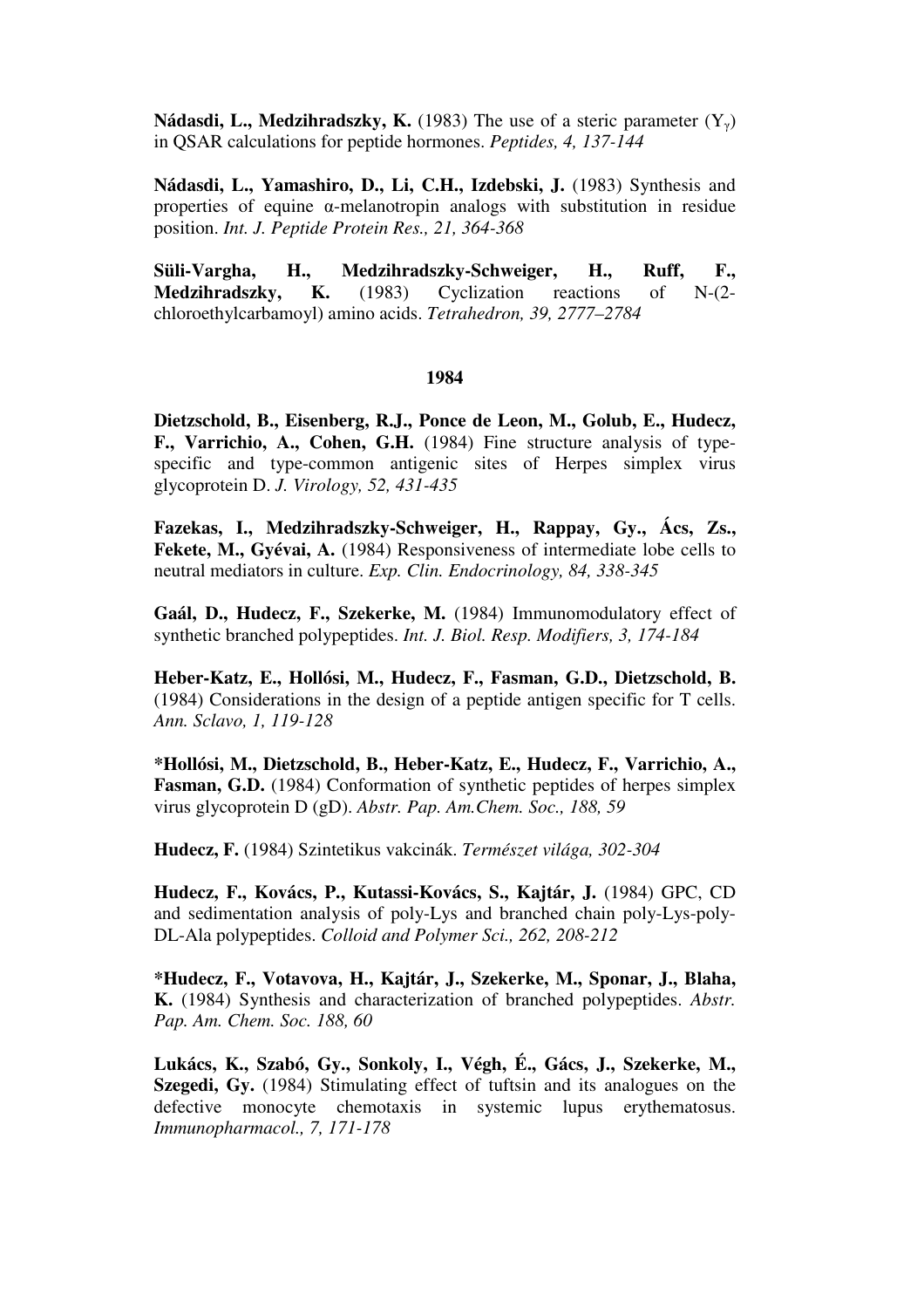**Reissmann, S., Kirsche, B., Arold, H., Süli-Vargha, H., Medzihradszky, K.** (1984) Peptides XXX. Synthese von tritierbaren Bradikinin-analogs. *J. für Prakt. Chemie, 326, 111-120*

**Sokolova, I.S., Elekes, I., Ötvös, L., Gorbacheva, L.B.** (1984) Damages of DNA synthesis in normal and tumor cells with sugar alcohol derivatives. *Neoplasma, 31, 667-673*

**Süli-Vargha, H., Medzihradszky, K.** (1984) Synthesis of N-(2-chloroethyl)- N-nitrosocarbamoyl derivatives of biologically active polypeptide hormone fragments. *Int. J. Peptide Protein Res., 23, 650-656*

# **1985**

**Benyhe, S., Tóth, G., Keve, J., Sz**ű**cs, M., Borsodi, A., Di Gleria, K., Szécsi, J., Süli-Vargha, H., Medzihradszky, K.** (1985) Characterization of rat brain opioid receptor by (Tyr-3'5- H), D-Ala, Leu-enkephalin binding*. Neurochemical Res., 10, 627-635*

**\*Gaál, D., Hudecz, F., Szekerke, M., Holczinger, L.** (1985) The influence of endotoxins and polypeptide immunomodulators on the immunosuppression and toxic effect induced by chemo- and radiotherapy. *Eur. J. Canc. & Clin. Oncol., 21,1384*

**Heber-Katz, E., Hollósi, M., Dietzschold, B., Hudecz, F., Fasman, G.D.**  (1985) The T cell response to the glycoprotein D of the Herpes simplex virus: the significance of antigen conformation. *J. Immunol., 135, 1385-139*

**Hudecz, F., Gönczöl, É., Plotkin, S.A.** (1985) Preparation of highly purified HCMV envelope antigen. *Vaccine, 3, 300-304* 

**Hudecz, F., Szekerke, M.** (1985) Synthesis of new branched polypeptides with poly-lysine backbone. *Coll. Czech. Chem. Commun., 50, 103-113*

**Süli-Vargha, H., Medzihradszky-Schweiger, H., Di Gleria, K., Medzihradszky, K.** (1985) β-Chloroethyl-carbamoyl derivatives of enkephalin analogs. *Acta Chim. Acad. Sci. Hung., 120, 23-28*

**Votavova, H., Hudecz, F., Kajtár, J., Sponar, J., Blaha, K., Szekerke, M.**  (1985) Conformation of branched polypeptides based on poly(L-lysine): the effect of terminal amino acids in the branches. *Coll. Czech. Chem. Commun., 50, 228-244*

# **1986**

**Dibó, G., Furka, Á., Sebestyén, F., Fehérvári, Á.** (1986) Isolation of the Cterminal fragment of proteins after re-digestion of their esterified tryptic hydrolysate. *Int. J. Peptide Protein Res., 27, 355-359*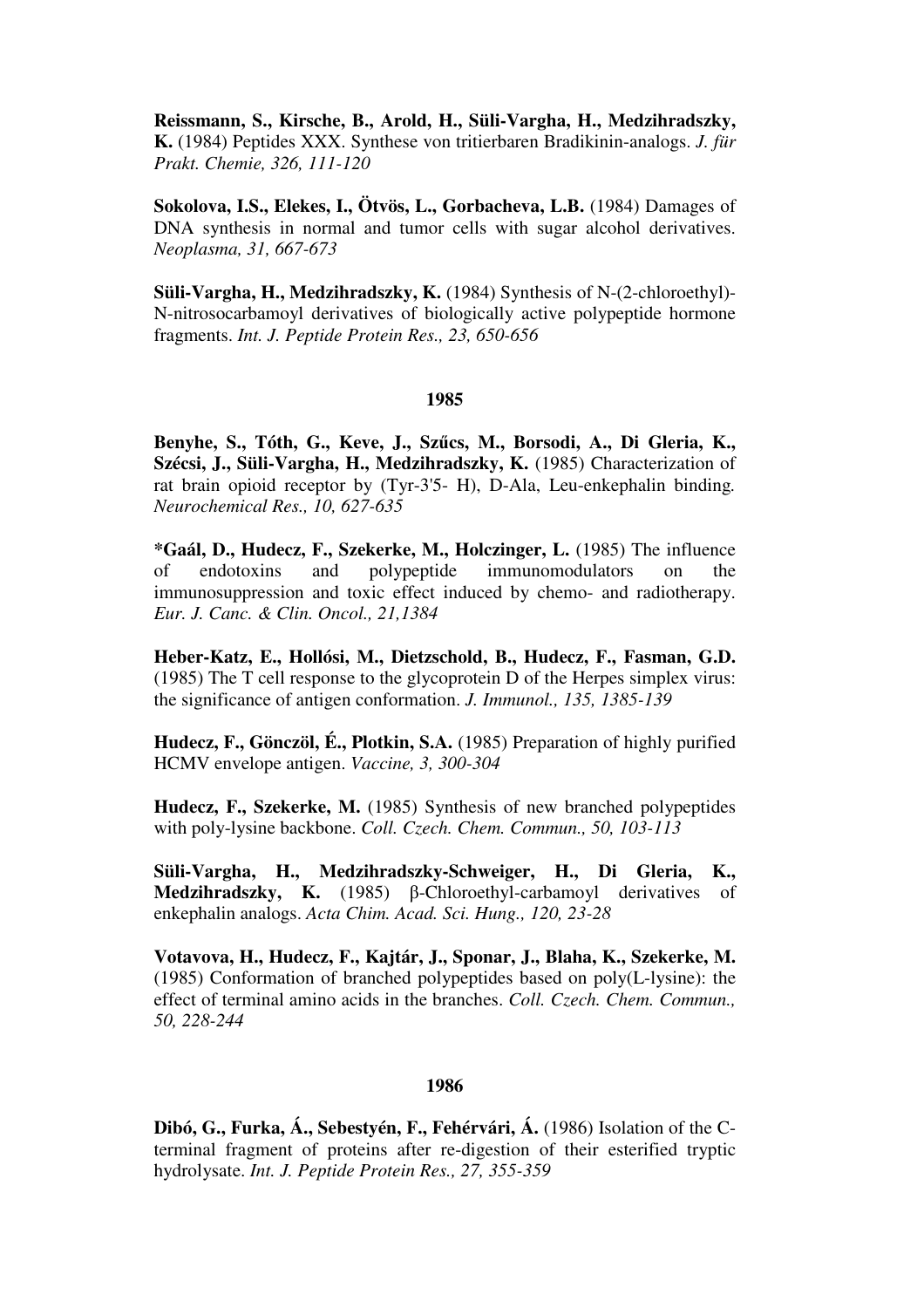**Fazekas, I., Rappay, Gy., Bácsy, E., Medzihradszky-Schweiger, H., Gyévai, A., Gaál, Gy.** (1986) Dissimilar responsiveness of cultured corticotrops and melanotrops to tripeptide aldehydes. *Histochemistry, 84, 418-422*

**Gaál, D., Hudecz, F., Kovács, A.L., Szekerke, M.** (1986) Immunomodulatory effect of synthetic branched polypeptides II*. J. Biol. Resp. Modifiers, 5, 148-159*

**Gönczöl, E., Hudecz, F., Dietzschold, B., Ianacone, J., Plotkin, S.A.**  (1986) Immune response to isolated human cytomegalovirus envelope proteins. *J. Virology, 58, 661-664*

**Jeney, A., Kopper, L., Nagy, P., Lapis, K., Süli-Vargha, H., Medzihradszky, K. (1986)** Antitumor action of N-(2-chloroethyl)-N-nitrosocarbamoyl derivatives of biologically active polypeptide hormone fragments. *Cancer Chemother. Pharmacol., 16, 129-132*

**Rajnavölgyi, E., Hudecz, F., Mez**ő**, G., Szekerke, M., Gergely, J.** (1986) Isotype distribution and fine specificity of the antibody response of inbred mouse strains to four compounds belonging to a new group of synthetic branched polypeptides. *Mol. Immunol., 23, 27-37*

#### **1987**

**Süli-Vargha, H., Jeney, A., Lapis, K., Medzihradszky, K.** (1987) Synthesis and antitumor activity of N-terminal proline-containing peptide-(chloroethyl) nitrosoureas. *J. Med. Chem.,* 30, 583-586

#### **1988**

**Hudecz, F., Kajtár, J., Kurucz, I., Kovács, A.L., Szekerke, M.** (1988) Investigation of the carrier function of polypeptides. Synthesis, conformation and cytotoxicity of oxazolone conjugates of poly(Lys) and poly/Lys-(DL-Alam)/. *Macromol. Chem, Macromol. Symp., 19, 107-124*

**Hudecz, F., Kajtár, J., Szekerke, M.** (1988) Influence of side chain terminating moieties on the conformation of branched polypeptides and their conjugates with 4-(ethoxymethylene)-2-phenyl-5(4H)-oxazolone. *Biophysical Chemistry, 31, 53-61*

**Medzihraszky-Schweiger, H., Süli-Vargha, H., Bódi, J., Medzihradszky K.** (1988) The melanocyte stimulating activity of N-nitroso-2-chloroethylcarbamoyl derivatives of α-melanotropin fragments. *Collection Czech. Chem. Commun., 53, 2574-2582*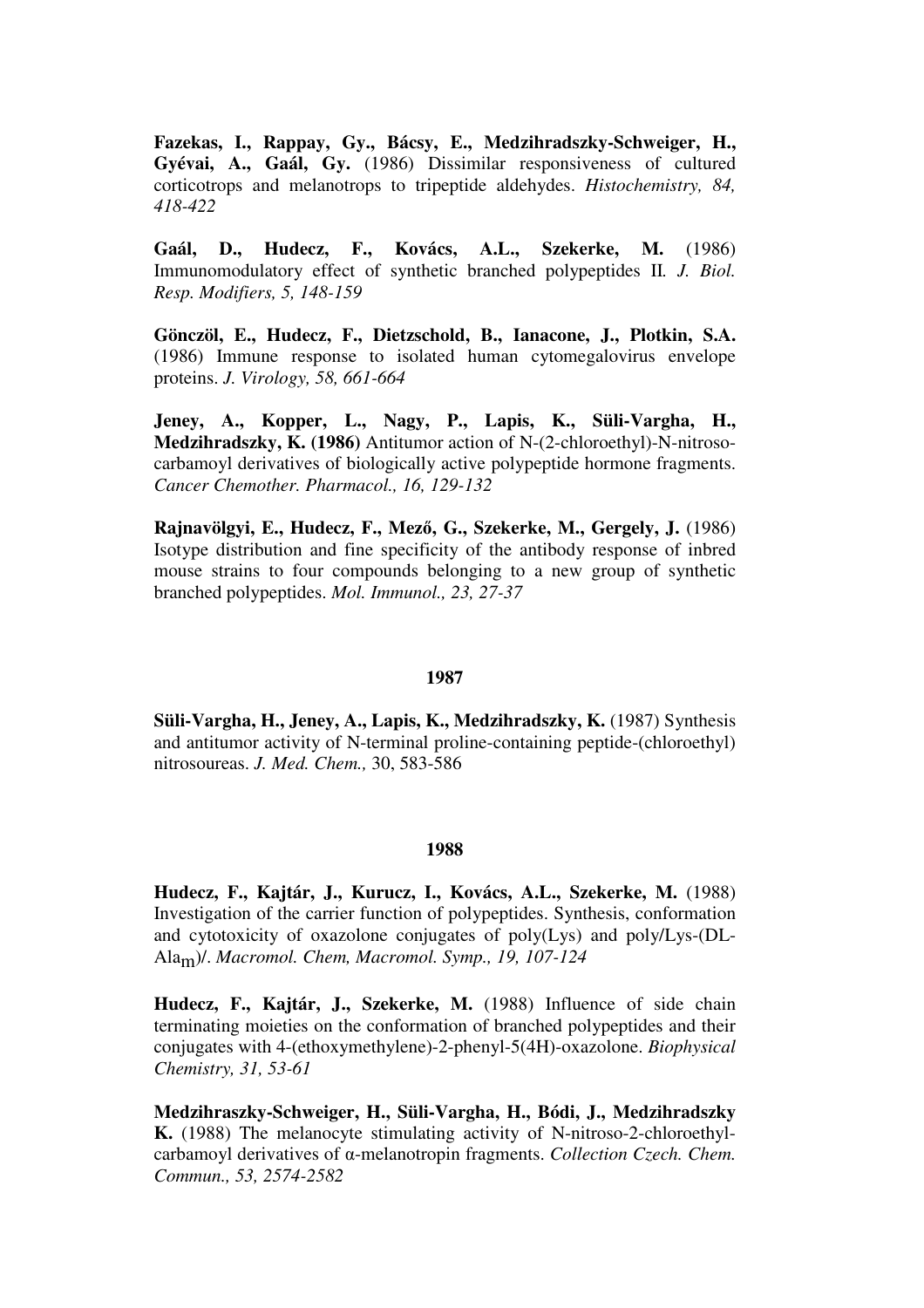**Mez**ő**, G., Votavova, H., Hudecz, F., Kajtár, J., Sponar, J., Szekerke, M.**  (1988) Conformation of branched polypeptides: The influence of DL-alanine oligomer spacers in the side chains. *Coll. Czech. Chem. Commun., 53, 2843- 2853*

**Süli-Vargha, H., Bódi, J., Mészáros, M., Medzihradszky K.** (1988) Decomposition of N-(2-chloroethyl)-N-nitrosocarbamoyl amino acid amides. *J. Med. Chem., 31, 1492-1495*

**Surján, P., Hudecz, F., Náray-Szabó, G., Csizmadia, I**. (1988) A collection of papers presented at the 1st World Congress of Theoretical Organic Chemists. *Theochem, 42, R5* 

**Szókán, Gy., Mez**ő**, G., Hudecz, F.** (1988) Application of Marfey's reagent in racemization studies of amino acids and peptides. *J. Chromatography, 444, 115-122*

### **1989**

**Hudecz, F., Kutassi-Kovács, S., Mez**ő**, G., Szekerke, M.** (1989) Biodegradability of synthetic branched polypeptide with poly(L-lysine) backbone. *Biol. Chem. Hoppe-Seyler, 370, 1019-1026*

**Mez**ő**, G., Hudecz, F., Kajtár, J., Szókán, Gy., Szekerke, M.** (1989) The influence of the side chain sequence on the structure-activity correlations of immunomodulatory branched polypeptides. Synthesis and conformational analysis of new model polypeptides. *Biopolymers, 28, 1801-1826*

**R Ötvös, L., Elekes, I., Lee, V.M-Y.** (1989) Solid-phase synthesis of phosphor-peptides. *Int. J. Peptide & Protein Res., 34, 129–133*

**Rajnavölgyi, É., Lányi, A., Hudecz, F., Kurucz, I., Kiss, K., László, G., Szekerke, M., Gergely, J.** (1989) Structural characteristics influencing the carrier function of synthetic branched polypeptides based on poly[Lys-(DL-Ala)m] backbone. *Mol. Immunol., 26, 949-958*

**Szókán, Gy., Mez**ő**, G., Hudecz, F., Majer, Zs., Sch**ő**n, I., Nyéki, O., Szirtes, T., Dölling, R.** (1989) Racemization analysis of peptides and amino acids derivatives by chromatography with pre-column derivatization. *J. Liquid Chromatography, 12, 2855-2875*

### **1990**

**Clegg, J.A., Hudecz, F., Mez**ő**, G., Pimm, M.V., Szekerke, M., Baldwin, R.W.** (1990) Carrier design: biodistribution of branched polypeptides with poly-(L-lysine) backbone. *Bioconjugate Chem., 1, 425-430*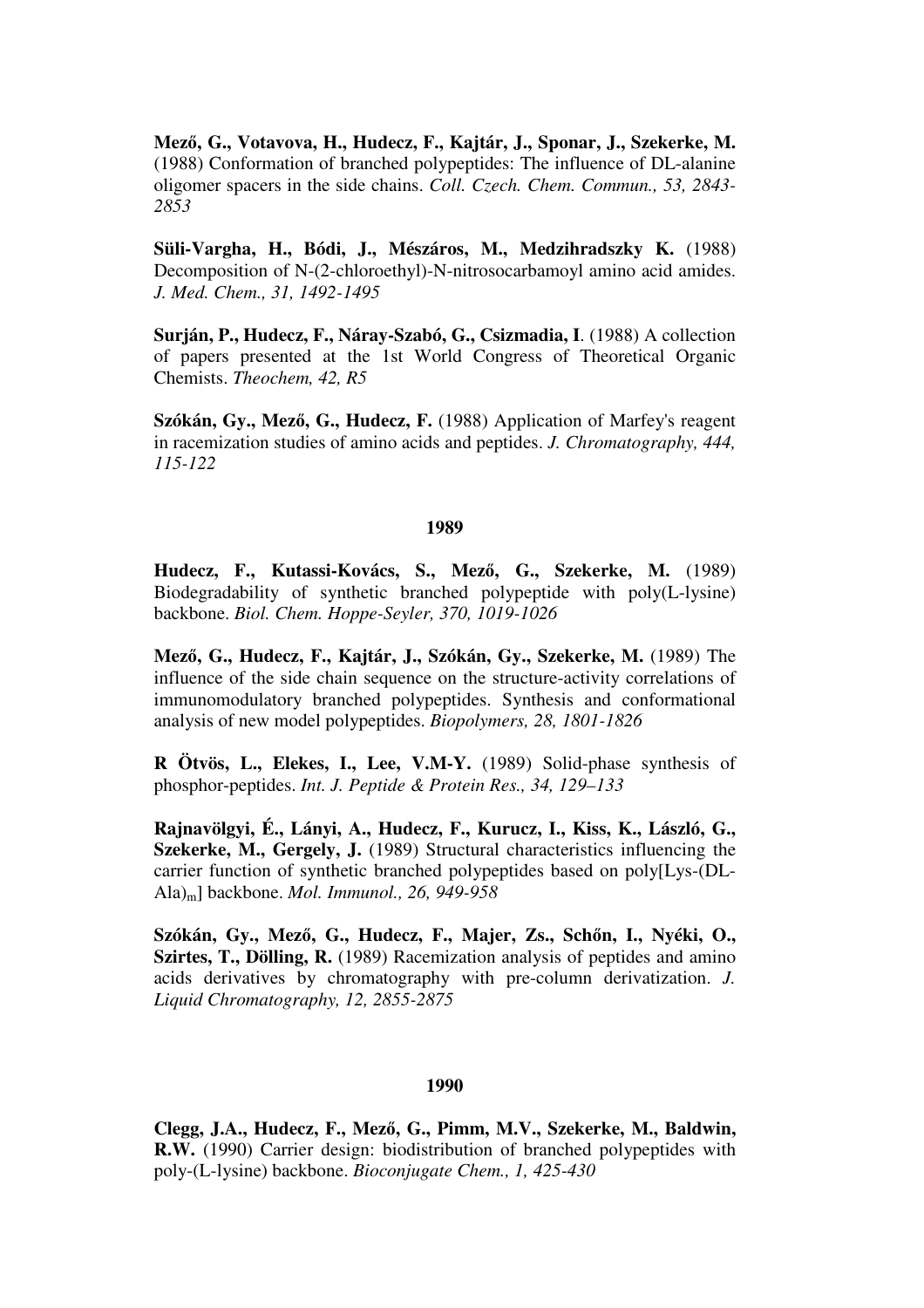**\*Clegg, J.A., Hudecz, F., Pimm, M.V., Baldwin, R.W.** (1990) Biodistribution studies in mice with synthetic polypeptide-drug conjugates. *Br. J. Cancer Res., 62, 532*

**\*Gaál, D., Hudecz, F., Mez**ő**, G., Gál, F., Szekerke, M.** (1990) Modulation of drug and ionizing radiation activities by a new group of branched polypeptides. *J. Canc. Res. Clin. Oncol., 116, 622*

**Hollósi, M., Süli-Vargha, H., Medzihradszky, K., Fasman, G.D., Kunos, G., Gráf, L.** (1990) Structural determinants of the binding of gliadin fragments to human peripheral blood lymphocytes. *Neuropeptides, 17, 111- 116*

**Hudecz, F., Ross, H., Price, M.R., Baldwin, R.W.** (1990) Immunoconjugate design: a predictive approach for coupling of daunomycin to monoclonal antibodies. *Bioconjugate Chemistry, 1, 197-204*

**Mez**ő**, G., Hudecz, F., Kajtár, J., Szekerke, M.** (1990) Synthesis and chiroptical properties of model peptides suitable for the immunological characterization of branched polypeptides with the general formula poly[Lys(X-DL-Alam)]. *Acta Chim. Acad. Hung., 127, 803-812*

**Mez**ő**, G., Szekerke, M., Sármay, G., Gergely, J.** (1990) Synthesis and functional studies of tuftsin analogs containing isopeptide bond. *Peptides, 11, 405-415*

Pálvölgyi, R., Szekerke, M. (1990) Synthesis of immunomodulatory peptides with histidine in central position. *Acta Chim. Acad. Hung., 127, 569- 579*

**Price, M.R., Hudecz, F., O'Sullivan, C., Baldwin, R.V., Edwards, P.M., Tendler, S.J.B.** (1990) Immunological and structural features of the protein core of human polymorphic epithelial mucin. *Mol. Immunol., 27, 795-802*

**Price, M.R., Pugh, J.A., Hudecz, F., Griffith, W., Jacobs, E., Clarke, A.J., Chan, W.C., Baldwin, R.W.** (1990) C595 - a monoclonal antibody against the protein core of human urinary epithelial mucin commonly expressed in breast carcinoma. *Br. J. Cancer Res., 61, 681-686*

**Rajnavölgyi, É., Hudecz, F., Mez**ő**, G., Watari, E., Heber-Katz, E., Gaál, D., Kurucz, I., Szekerke, M., Gergely, J.** (1990) Synthetic branched polypeptides as carriers for low-molecular-weight antigens: Correlation between chemical structure and biological functions. *Chimica Oggi, 8, 21-29*

**Simon, J., Benyhe, S., Hepp, J., Varga, E., Medzihradszky, K., Borsodi, A., Wollemann, M.** (1990) Method for isolation of kappa-opioid binding sites by dynorphin affinity chromatography. *J. Neurosci. Res., 25, 549-555*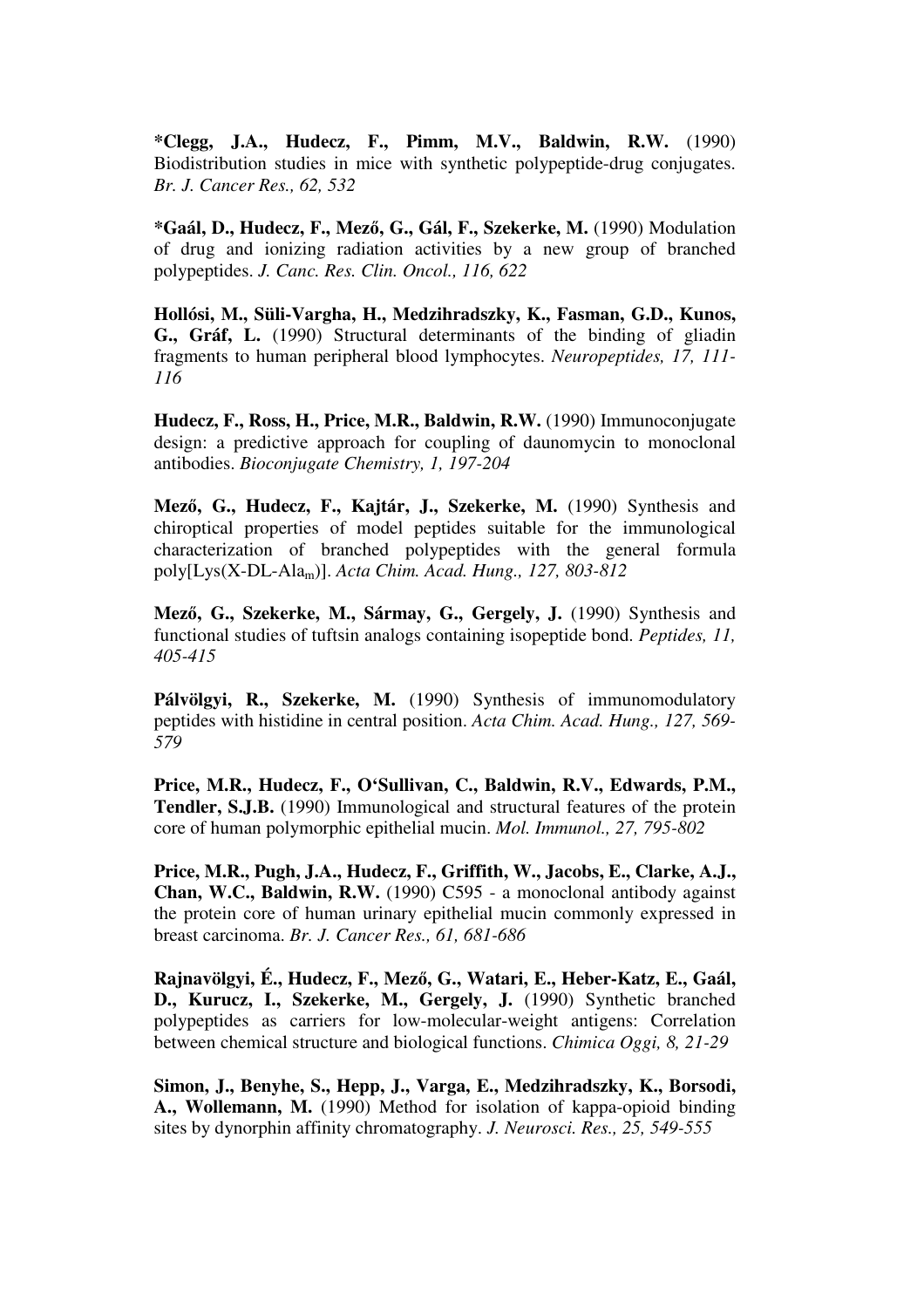**Süli-Vargha, H., Botyánszki, J., Medzihradszky-Schweiger, H., Medzihradszky, K.** (1990) Synthesis of α-MSH fragments containing phenylalanine mustard for receptor studies. *Int. J. Peptide Protein Res., 36, 308-315*

**\*Süli-Vargha, H., Csukás, I., Botyánszki, J., Jeney, A., Kopper, L., Lapis, K.** (1990) Antitumor action and mutagenicity of melphalan containing α-MSH fragments. *J. Cancer Res. Clin. Oncol., 116, 939*

**\*Süli-Vargha, H., Jeney, A., Kopper, L., Lapis, K., Botyánszki, J., Csukás, I., Gy**ő**rváry, B., Medzihradszky, K.** (1990) Investigation on the antitumor effect and mutagenicity of α-MSH fragments containing melphalan. *Cancer Letters, 54, 157-162*

**Süli-Vargha, H., Jeney, A., Kopper, L., Oláhné-Nagy, J., Lapis, K.** (1990) Antitumor action of MSH-derived peptides linked to melphalan. *J. Cancer Res. Clin. Oncol., 116, 424*

**Szirmai I., Simonyi M., Fitos I., Tegyey Zs., Magyar, A.** (1990) Demonstration of stereoselective disposition of warfarin enentiomers by whole-body. *Eur. J. Drug Metab. Pharmacokin, 15, 103-107*

#### **1991**

**\*Clegg, J.A., Hudecz, F., Embleton, M.J., Baldwin, R.W.** (1991) In vitro cytotoxicity and biodistribution studies with synthetic branched polypeptidemethotrexate conjugates*. Br. J. Cancer Res., 63, 44*

**Hudecz, F.** (1991) A trip to Nottingham. *The Biochemist, 13, 27*

**Hudecz, F.** (1991) Biokonjugátumok a tumordiagnosztikában és terápiában. *Biokémia, 15, 167-174*

**\*Hudecz, F., Embleton, M.J., Clegg, J.A., Kajtár, J., Szekerke, M., Baldwin, R.W. (1991)** Design of branched polypeptide-anticancer agent conjugates for delivery*. Eur. J. Cancer, 27, 53*

**Hudecz, F., Szekerke, M.** (1991) Elágazó láncú polipeptidek: kémiai szerkezet - biológiai hatás. *MTA Kémiai Közlemények, 72, 241-254*

**Mez**ő**, G., Kajtár, J., Hudecz, F., Szekerke, M.** (1991) Tetrapeptidek kapcsolása polilizinhez, a polipeptidek konformációvizsgálata. *MTA Kémiai Közlemények, 72, 229-239*

**Orosz, G., Dudar, E.** (1991) Unexpected decomposition in the reaction of bis(2,4-dinitrophenyl) oxalate with water. *Anal. Chimica Acta, 247, 141-147*